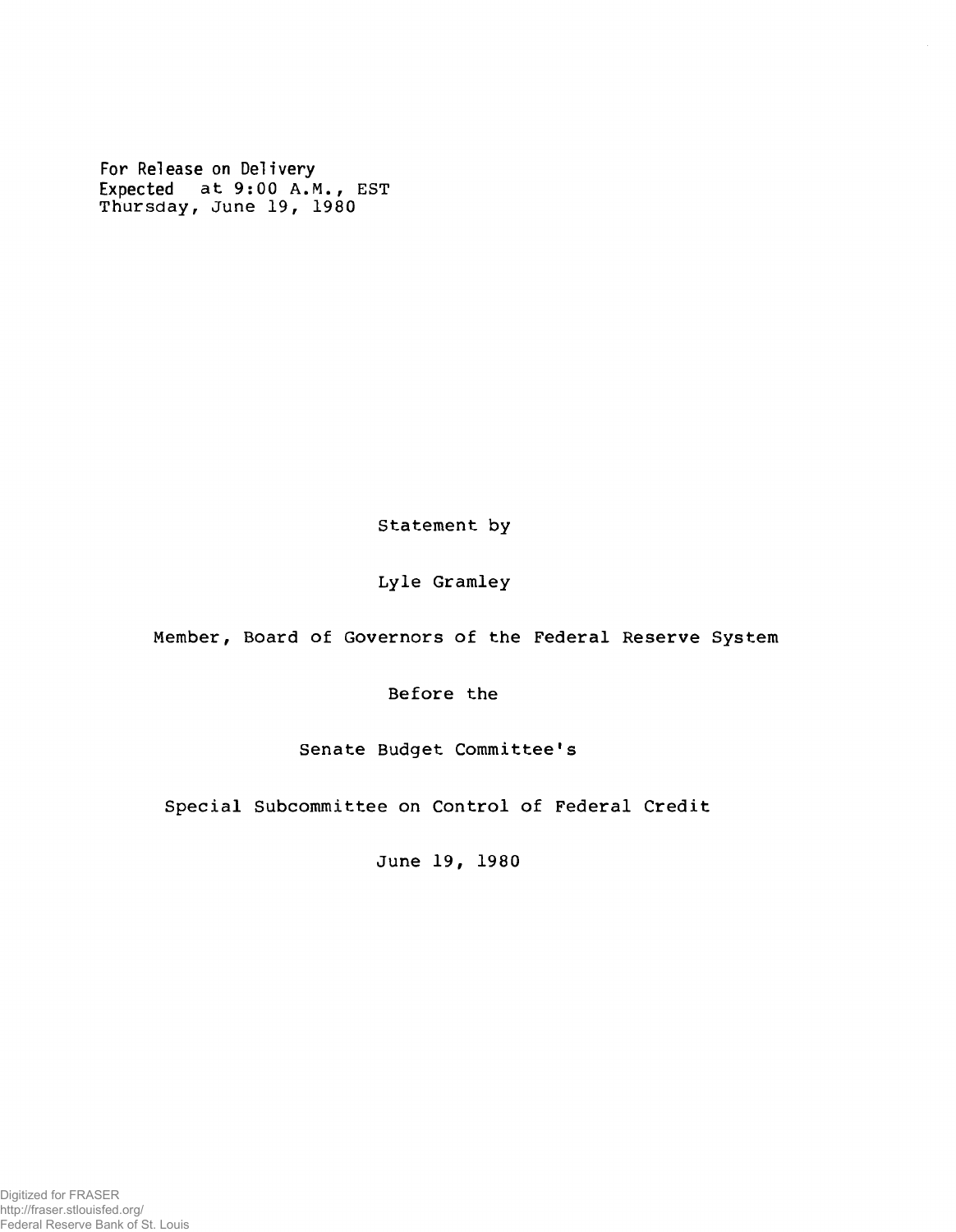**Mr. Chairman and members of this Special Subcommittee on Federal Credit, I am pleased to be here today to discuss measures to improve control over federally assisted credit programs .**

**The need for more adequate budget treatment and control of these activities has long been recognized. Both the 1963 Report of the President's Committee on Federal Credit Programs and the 1967 Report of the President's Commission on Budget Concepts called for reforms in the budgetary treatment of federal credit. Until recently, however, little progress was evident. In particular, the Congressional Budget Act of 197 4 specifically exempted loan guarantees from the budget process and did not develop a comprehensive framework for evaluating these activities. It was therefore especially heartening that the administration recommended a new budgetary framework for controlling federal credit programs in its 1981 budget, and that the Congress has incorporated a new federal credit budget into its First Concurrent Resolution.**

**As you know, federal credit programs have expanded enormously, both in amount and in scope. Direct loans and loan guarantees outstanding, for example, are projected to total over \$425 billion in the fiscal year ending September 30. This is nearly triple the \$164 billion level reached just 10 years ago. In addition, loans held by government-sponsored agencies now are projected to be \$176 billion at the end of**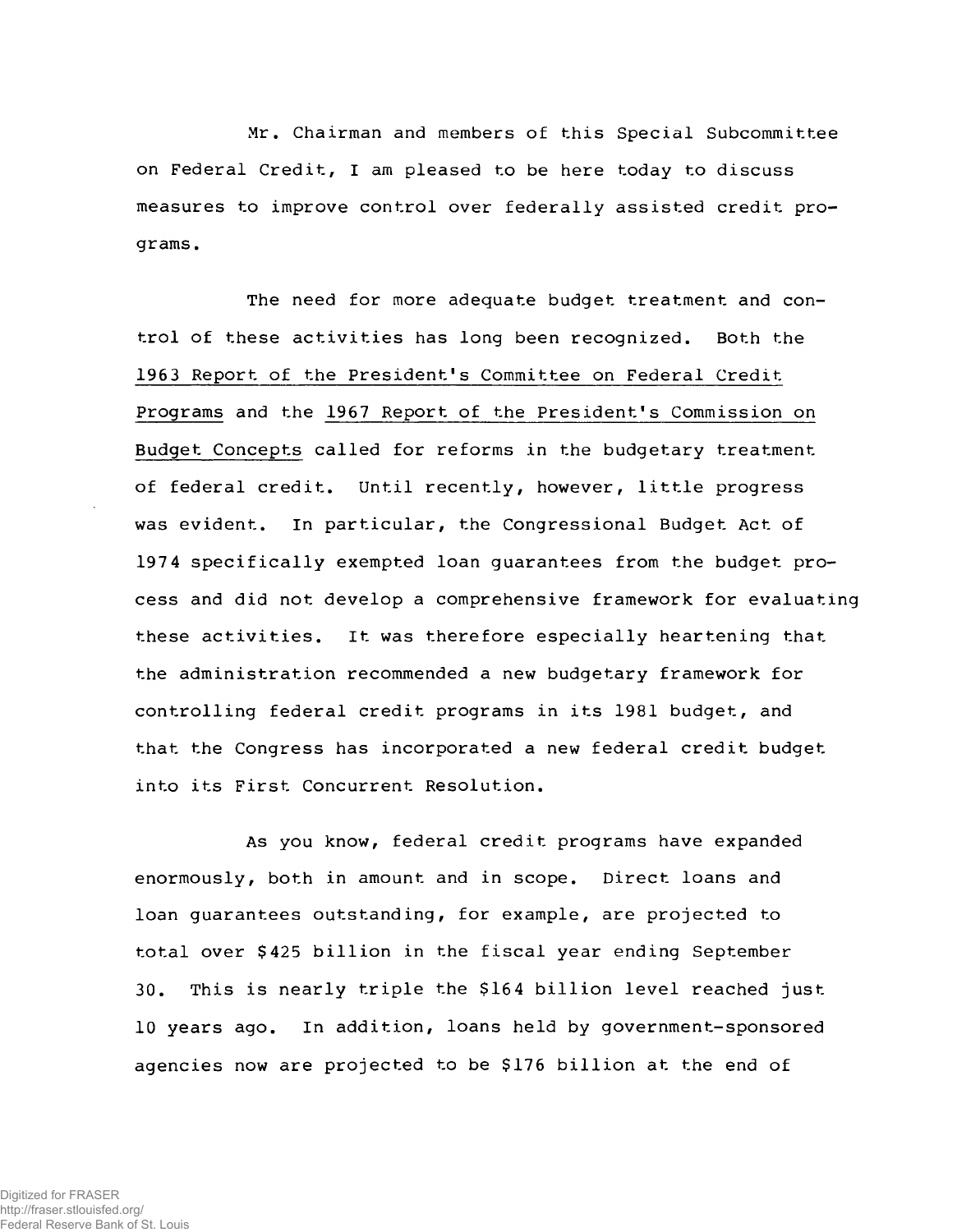**fiscal year 1980, up \$17 billion from the year before and more than four times the level of 10 years earlier. Federal credit activities, moreover, are projected to continue growing rapidly in the years ahead. The Administration forecasts that net credit advanced under federal auspices— direct, guaranteed and sponsored— will increase by more than \$70 billion during fiscal year 1981. If total credit flows in the coming year turn out to be roughly the same as in the past year, funds raised under federal credit assistance will account for over one-sixth of the total net funds raised in financial markets.**

**The widening in the range of economic activities sponsored by guaranteed loans has been particularly notable. In the late 1950's, the home mortgage guarantee programs of the Federal Housing Administration and the Veteran's Administration accounted for 90 percent of the total volume of guaranteed and insured loans outstanding. This proportion has since trended down, reaching 68 percent last year, mainly because of an expansion of loan guarantees into new areas such as military sales, rural electrification and student loans.**

**The provision of federal credit assistance through direct loans and loan guarantees to achieve particular social and economic objectives has been widely recognized as a legitimate and valuable activity. Many credit programs originally**

**- 2-**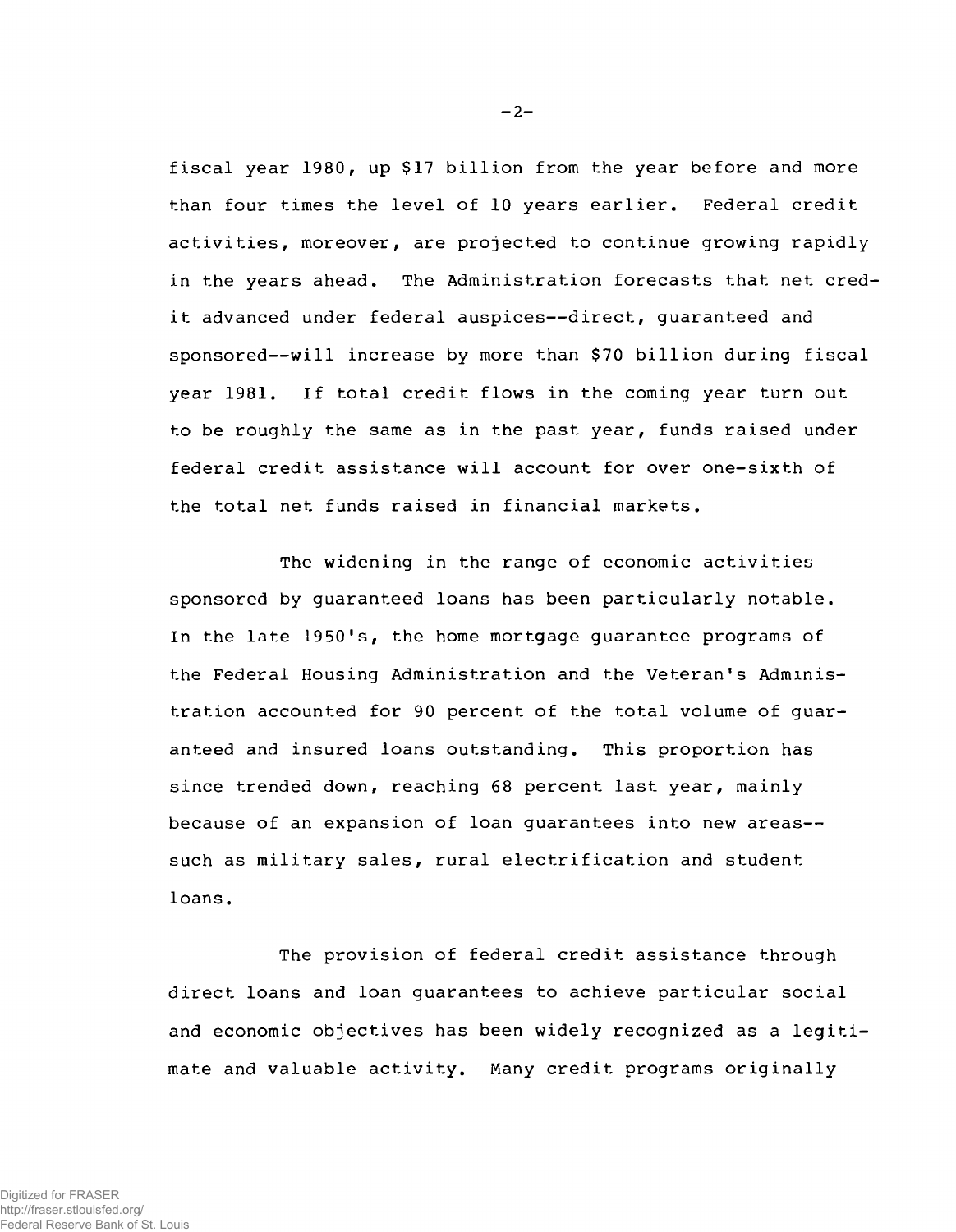**were established to correct imperfections in capital markets that denied credit to some groups or made its cost prohibitive. For example, the FHA-insured loan programs were devised during the Great Depression to reduce the risks perceived by lenders. By pooling risks across a large number of loans issued in a standardized fashion, the government program encouraged private lenders to advance credit at a lower cost to borrowers and on less restrictive terms than would otherwise have been possible. As a result, private individuals were able to finance the purchase of homes on terms involving more reasonable interest charges, more liberal loan-to-value ratios and longer maturities than before. Over time, these more liberal terms gained general acceptance among all types of private lenders.**

**Many other federal credit assistance programs have been introduced over the years to foster social objectives. Increasingly, these programs have involved substantial interest subsidies. According to OMB estimates, the present value of the interest subsidy on new direct loan obligations and commitments to guarantee loans in fiscal 1981 will amount to almost \$30 billion. In contrast to the home mortgage area, moreover, the default rate in some of these programs— such as student** loans and assistance for low-income housing--has been compara**tively high. Thus, the government has had to absorb sizable default losses in addition to providing a very large interest rate subsidy to borrowers. In the past few years, the federal**

**- 3-**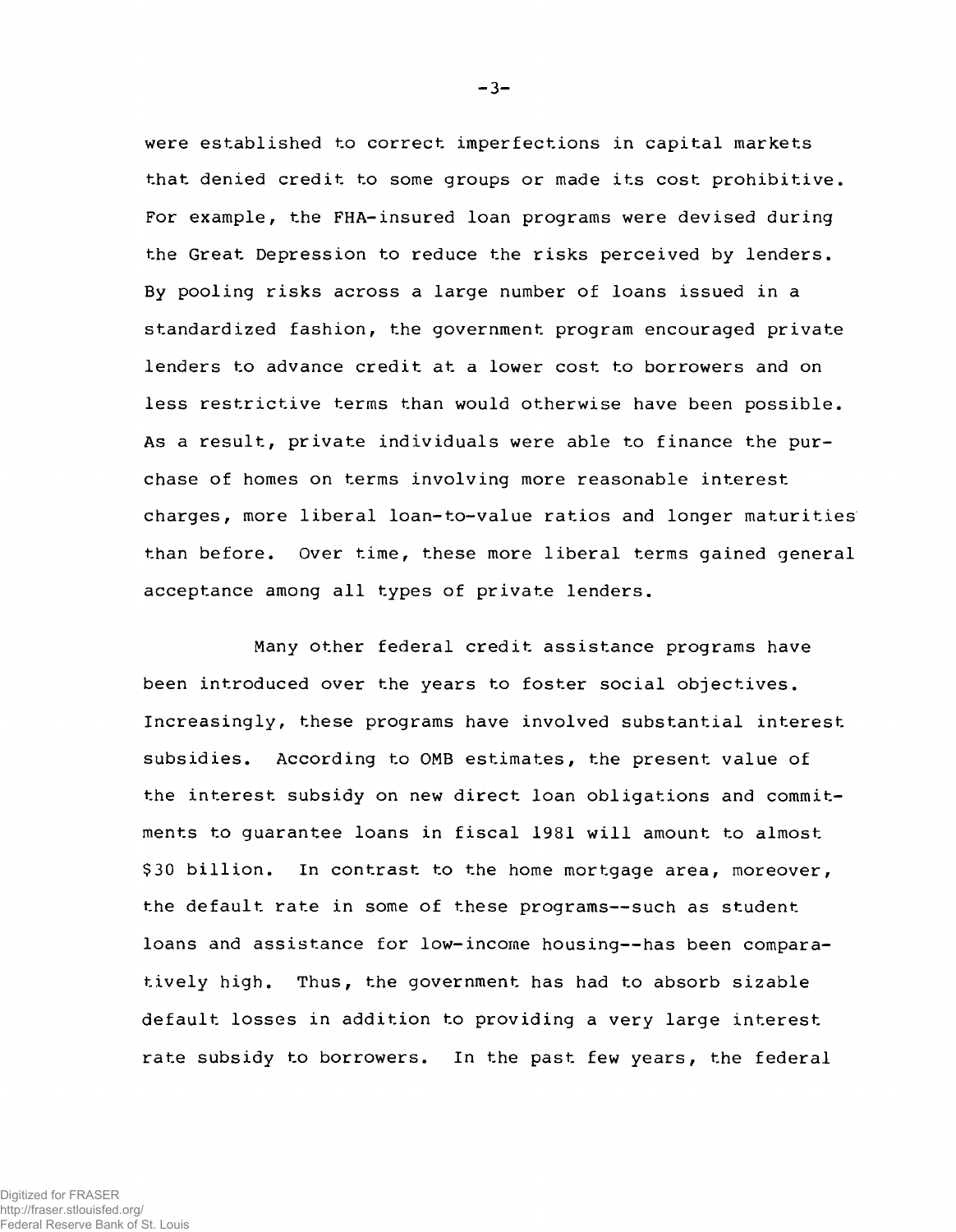**government has also guaranteed sizable loans to single borrowers that carry a large potential for default.**

## **Purposes of Controls over Federal Credit Programs**

**Improvement in the budgetary treatment of federal credit programs should seek to achieve several interrelated purposes.**

**First, it should encourage recognition by the Congress and the public that resources used in programs financed by federal credit activities may have been shifted away from more productive uses. In setting annual credit targets, the Congress must not lose sight of the long-run consequences resulting from such a shift in resource use.**

**Second, it should identify where possible the costs entailed in federal credit activities. These costs include not only the interest subsidides, the administrative expenses, and the default losses but also the loss in public welfare that occurs when federal credit programs are expanded beyond socially desirable and efficient levels.**

**Third, it should focus attention on the macroeconomic effects of federal credit activities— on employment and output; on prices, and on developments in credit markets. Information that helps to assess these effects is, of course, especially**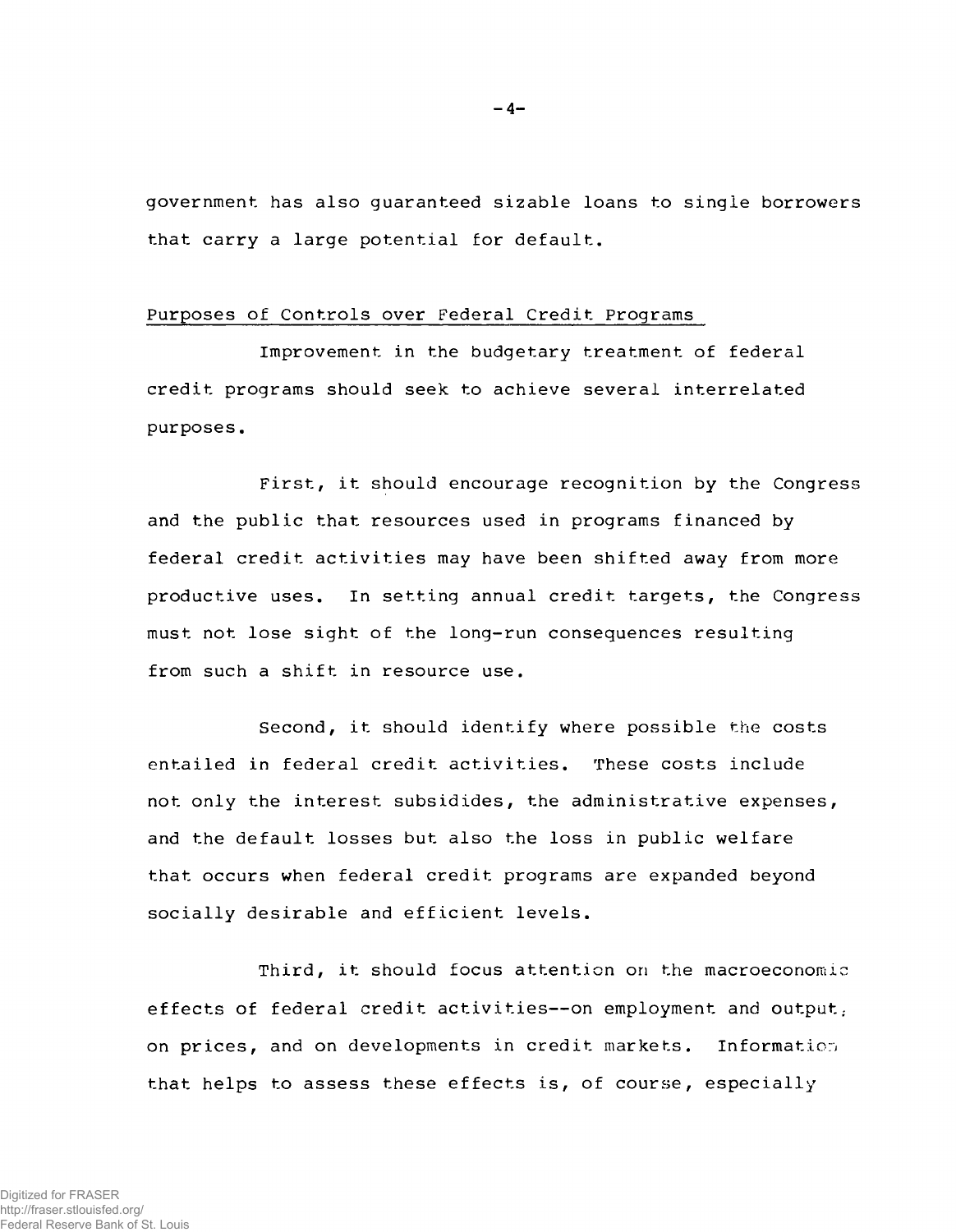**important to the Federal Reserve in its formulation of monetary policy.**

**It has long been recognized that federal borrowing can "crowd-out" private borrowers— and thereby transfer command over resources from the private to the public sector. The degree of such displacement depends on the extent to which the economy's real resources are being utilized and on conditions in credit markets. During recessionary periods, when credit supplies are readily available, credit assistance programs may help promote a more intensive use of resources and an expansion in the level of economic activity. In this instance, the principal effect of the increase in expenditures made possible by the federal credit activity is likely to be an increase in aggregate demand rather than a redistribution of resource use. On the other hand, when little excess capacity exists in the economy and credit supplies are tight, there is a much stronger tendency for credit extended under federal auspices to raise interest rates and to divert loanable funds, and hence real resources, away from private producers. Moreover, when such programs create additional demands on limited resources, they also add to pressures on prices.**

**It would, however, be potentially misleading in a discussion of the crowding-out problem to focus simply on the cyclical condition of the economy. The long-run potential for**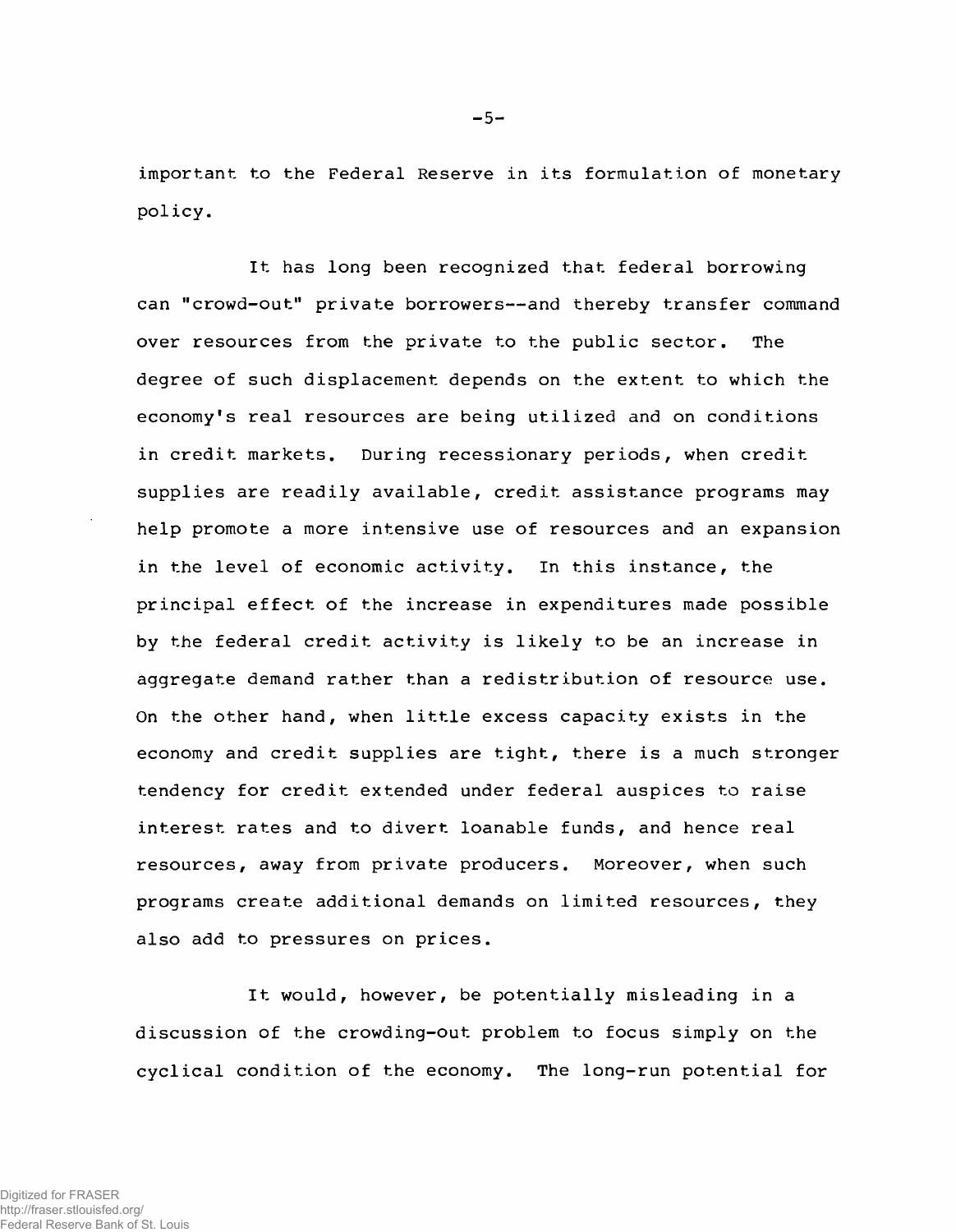**the diversion of resources from private to public uses stemming from Federal credit programs is a serious problem.**

**In recent years, the performance of productivity in our economy has been dismal. We do not know all the reasons why, and that will limit our ability to deal effectively with the problem. We do know, however, that a substantial increase in the share of national output will have to be devoted to capital formation if we are to have much hope of increasing the rate of productivity advance. Since the need for additional capital to deal with our nation's energy and environmental problems will also be large, it will be critical to adopt tax and expenditure policies that free up resources— real resources as well as financial resources— to make that possible.**

**The need for a higher rate of business capital formation is critical to the long-run health of our economy. Holding down the share GNP devoted to federal expenditures will contribute importantly to that effort. So also will the orientation of future tax cuts toward business investment incentives. But these efforts may go for naught if we do not control carefully the share of national resources absorbed by federal credit programs.**

**One of the problems that has impeded the development of better budgetary treatment of federal credit programs is the lack of a good analytic framework in which to assess the**

**- 6-**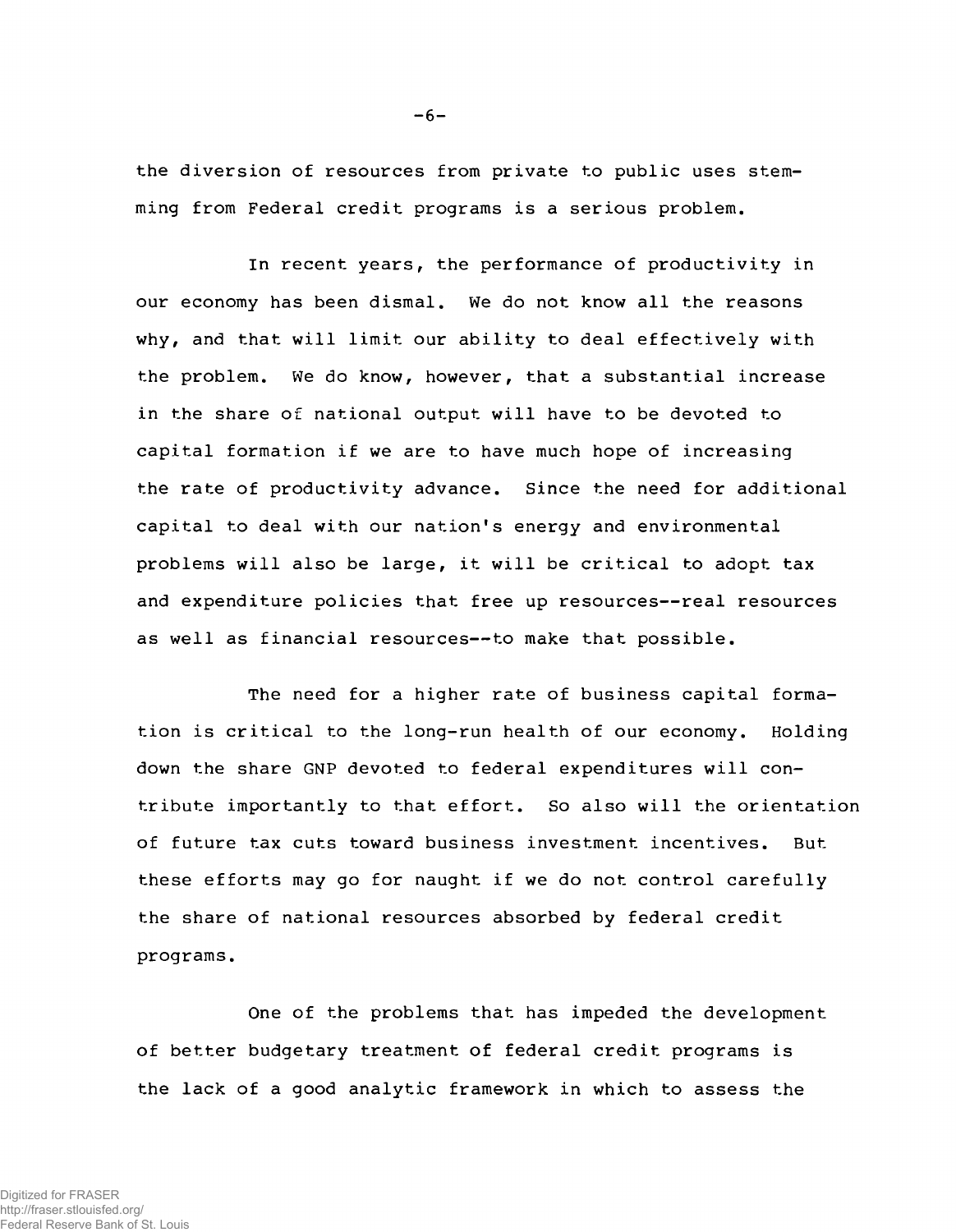**economic effects of these programs. Some federal credit programs affect the economy much like direct federal expenditures. Loan guarantees for low-income housing and foreign military assistance are the most obvious examples. Others provide only marginally lower interest rates, or marginally better nonprice credit terms, to borrowers whose credit needs would otherwise probably have been met by the private financial market. These differing effects, moreover, do not bear any necessary relation to whether credit is supplied through direct loans or loan guarantees.**

**Since research in the area of federal credit programs has barely begun, what appears extremely complex today may appear more simple tomorrow. I suspect, however, that the problems we face in this regard stem from the diverse nature of these credit programs. If so, we will have to be satisfied with statistical measures and budgetary solutions for dealing with federal credit programs that are inherently less than fully satisfactory. For example, the proportion of total borrowing in financial markets that is federally assisted can be used as an indicator of credit resources whose direction is governed by federal lending programs. Similarly, the share of GNP accounted for by the total of federal expenditures plus credit activities is a rough measure of the proportion of real resources whose use is directed by the federal government.**

**- 7-**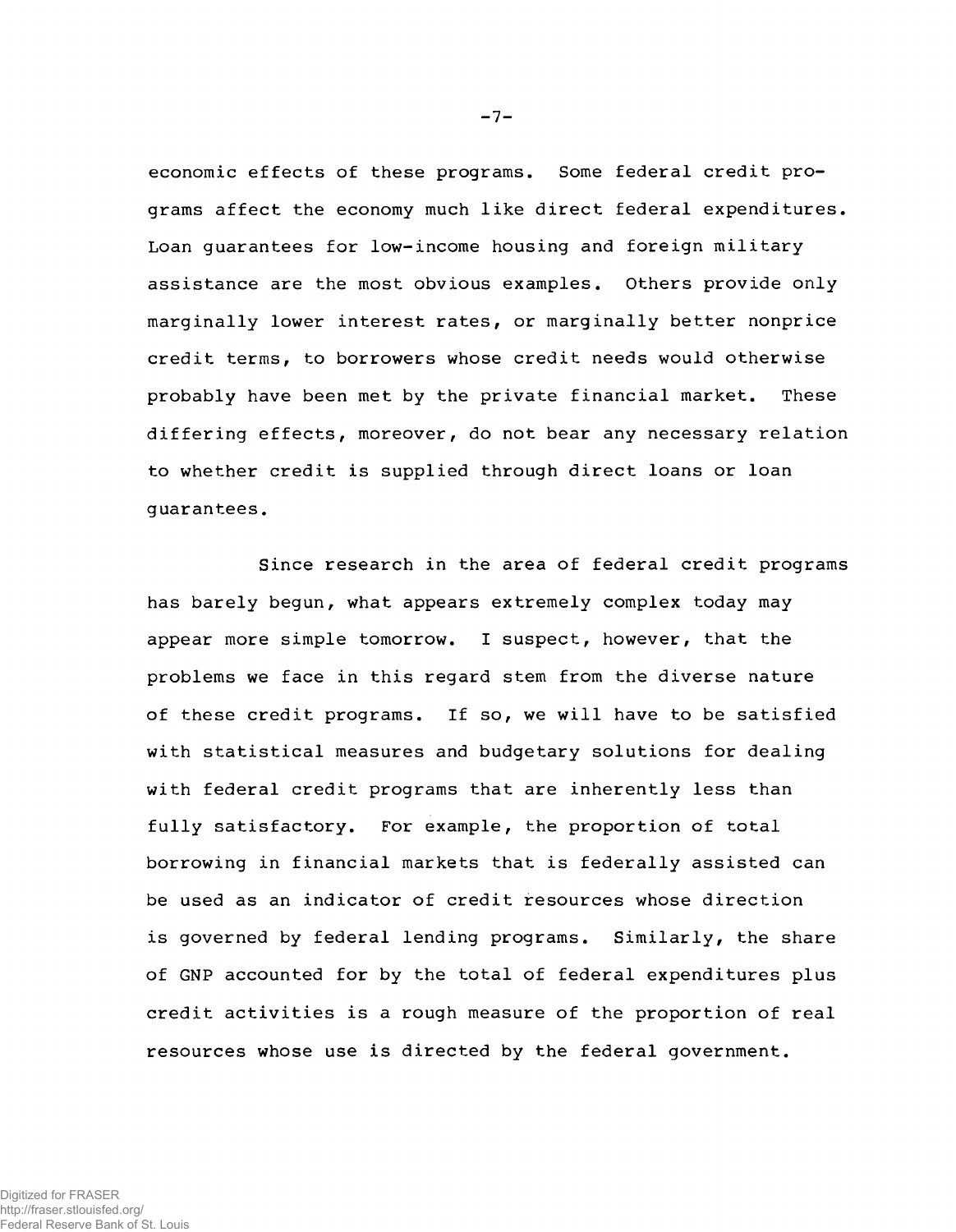**Summary measures such as these have inherent weaknesses because they add up things that are really very different. But they are better than nothing.**

**Your committee is rightly concerned about the potential problems that federal credit programs may create for monetary policy. It is sometimes argued that expansion in federal credit programs during periods of monetary restraint might frustrate the achievement of the objectives of monetary policy by insulating some borrower groups from the discipline of the market place. For most federal credit programs, however, interest charges vary with market rates of interest; moreover, increases in the quantity of credit available from federal sources seldom are large enough to offset completely the declines in the quantity available from private sources. It is true, nonetheless, that assuring larger numbers of borrowers ready access to credit requires higher interest rates to achieve a given degree of monetary restraint. This is one more reason for putting limits on how fast federal credit programs can expand.**

## **Suggestions for Improvement in the Budgetary Treatment of Credit Programs**

**Let me turn now to a few suggestions on ways to sharpen the focus on the effects of federal credit programs.**

**- 8-**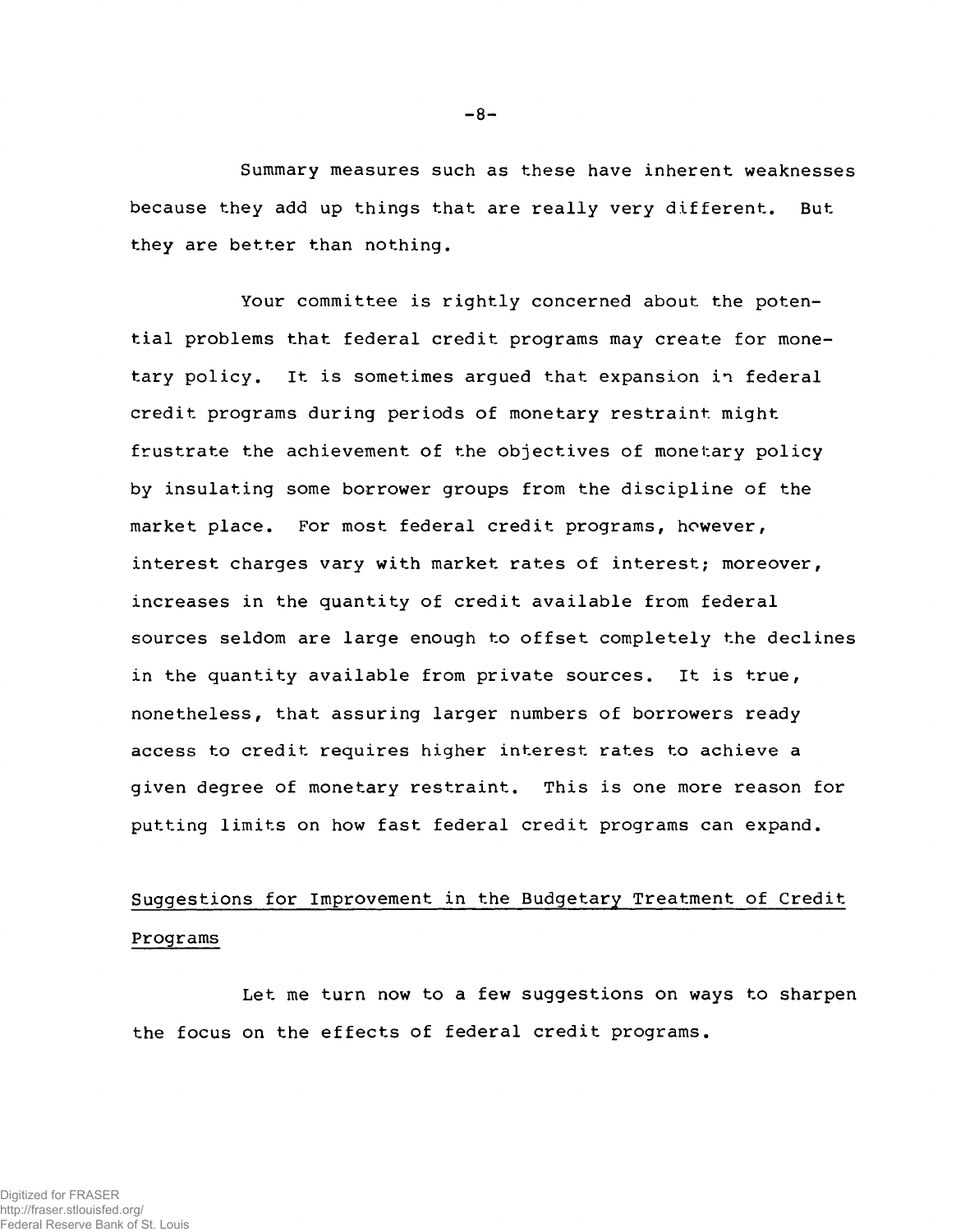**First, procedures should be developed that would permit policymakers to determine the tradeoffs between accomplishing social objectives through direct outlays, on the one hand, and through Federal credit programs on the other. Similar criteria need to be developed to provide guidance for choosing between giving credit assistance through direct loans or loan guarantees.**

**Second, further consideration might be given to ways of controlling net as well as gross lending. The present credit limits apply to gross loans; that is, I believe, the appropriate place to begin. Gross lending and guarantee activities reflect the current scope of various programs, thus indicating the overall support being given to a sector by the federal government. On the other hand, the net change in such programs determines the current impact of federal credit activities on economic and financial market conditions. So perhaps we ought to seek to limit the net, as well as the gross, increase in federal credit extensions.**

**Third, the budgetary treatment of nonrecourse loans such as those made by the Commodity Credit Corporation to farmers— should be studied in greater detail. Since nonrecourse loans need not be repaid, it is not clear whether these transactions should be treated as outlays or as loans at the time when the funds are disbursed.**

**- 9-**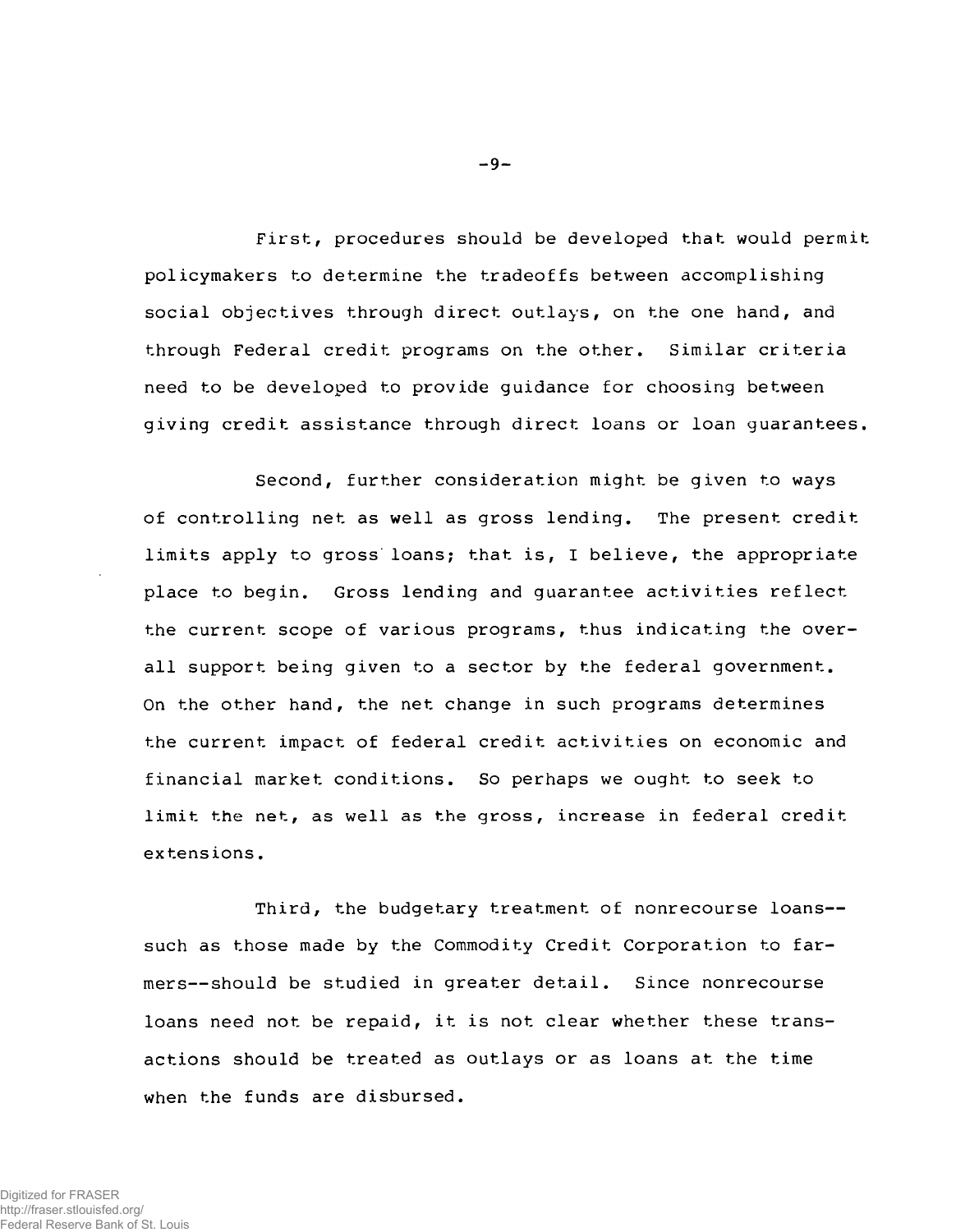**Fourth, the accounting treatment of loans made through the Federal Financing Bank could be further improved. FFB activities in the past have reduced the accountability of federal credit programs, because lending activities typically have been attributed only to the FFB rather than to the agency originating the transaction. The new budget rectifies a large part of this difficulty by attributing I'FS outlays to the originating agencies (within the FFB account), and by establishing limitations on the absolute amount of credit— direct and guaranteed— that can be financed by an agency in a given year. The attribution process, however, is not yet complete because the combined total of outlays and direct and guaranteed loans never appears in a consolidated statement by function and agency. If this final step were taken, the unified budget accounts would provide a more complete picture of the federal government's support for particular programs and activities.**

**Finally, if the control system established by the Congress is to be successful, it must be accompanied by a detailed scorekeeping system. To satisfy this requirement the Congress should consider establishing a Credit Control Office within the Congressional Budget Office in order to provide the Congress with detailed technical data on the costs and benefits of federal credit programs, and with up-to-date reports on federal credit activities. These reports also would include a credit information system that encompasses total federal lending**

**- 10-**